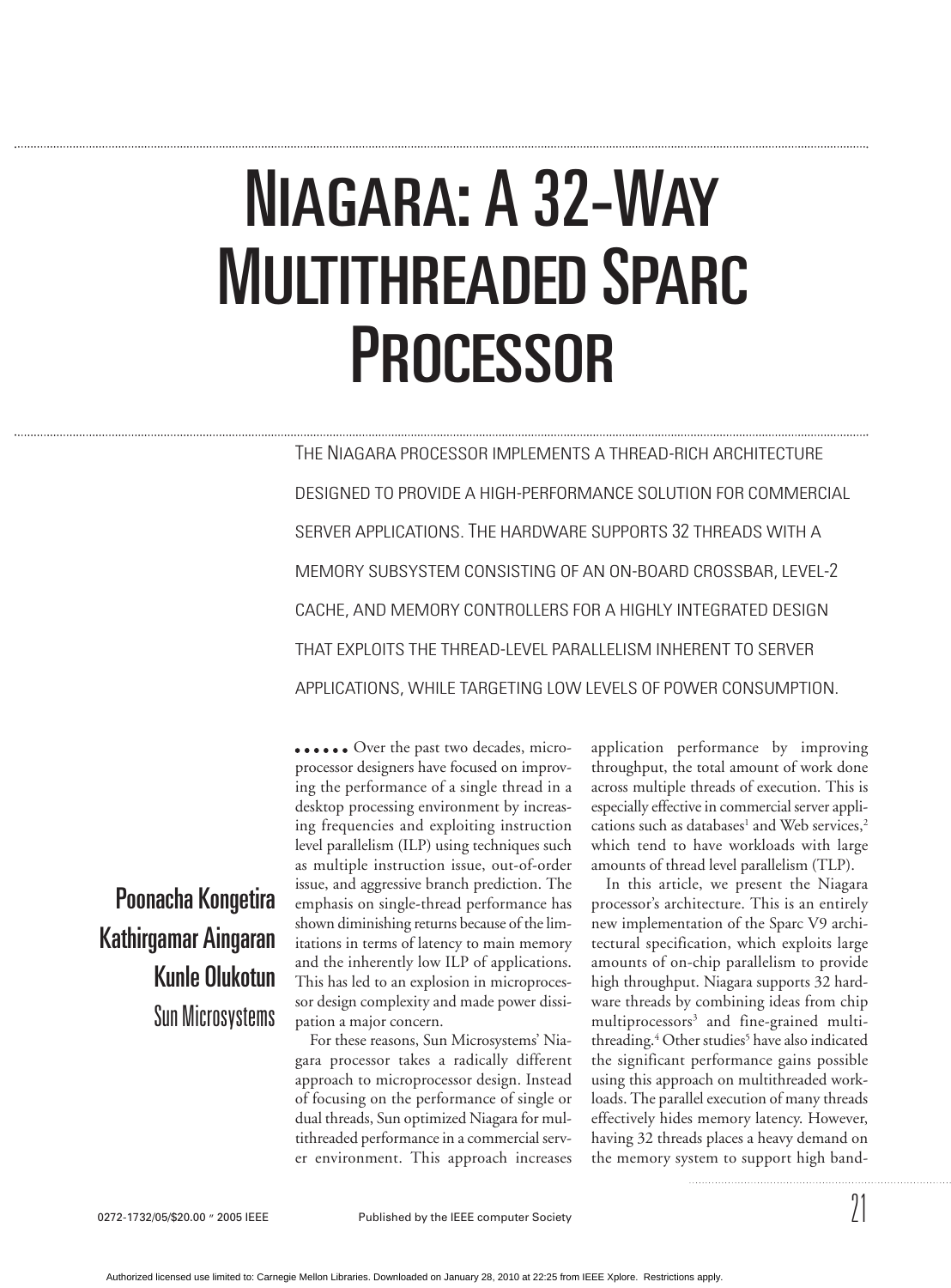#### HOT CHIPS 16

| Table 1. Commercial server applications. |                              |                          |                     |                |               |
|------------------------------------------|------------------------------|--------------------------|---------------------|----------------|---------------|
|                                          |                              | <b>Instruction-level</b> | <b>Thread-level</b> | <b>Working</b> | <b>Data</b>   |
| <b>Benchmark</b>                         | <b>Application category</b>  | parallelism              | parallelism         | set            | sharing       |
| Web99                                    | Web server                   | <b>LOW</b>               | High                | Large          | Low           |
| <b>JBB</b>                               | Java application server      | Low                      | High                | Large          | <b>Medium</b> |
| TPC-C                                    | Transaction processing       | Low                      | High                | Large          | High          |
| SAP-2T                                   | Enterprise resource planning | Medium                   | High                | Medium         | <b>Medium</b> |
| SAP-3T                                   | Enterprise resource planning | LOW                      | High                | Large          | High          |
| TPC-H                                    | Decision support system      | High                     | High                | Large          | Medium        |

width. To provide this bandwidth, a crossbar interconnects scheme routes memory references to a banked on-chip level-2 cache that all threads share. Four independent on-chip memory controllers provide in excess of 20 Gbytes/s of bandwidth to memory.

Exploiting TLP also lets us improve performance significantly without pushing the envelope on CPU clock frequency. This and the sharing of CPU pipelines among multiple threads enable an area- and powerefficient design. Designers expect Niagara to dissipate about 60 W of power, making it very attractive for high compute density environments. In data centers, for example, power supply and air conditioning costs have become very significant. Data center racks often cannot hold a complete complement of servers because this would exceed the rack's power supply envelope.

We designed Niagara to run the Solaris operating system, and existing Solaris applications will run on Niagara systems without modification. To application software, a Niagara processor will appear as 32 discrete processors with the OS layer abstracting away the hardware sharing. Many multithreaded applications currently running on symmetric multiprocessor (SMP) systems should realize performance improvements. This is consistent with observations from previous multithreaded-processor development at Sun<sup>6,7</sup> and from Niagara chips and systems, which are undergoing bring-up testing in the laboratory.

Recently, the movement of many retail and business processes to the Web has triggered the increasing use of commercial server applications (Table 1). These server applications exhibit large degrees of client request-level parallelism, which servers using multiple threads can exploit. The key performance metric for a server running these applications is the sustained throughput of client requests.

Furthermore, the deployment of servers commonly takes place in high compute density installations such as data centers, where supplying power and dissipating servergenerated heat are very significant factors in the center's cost of operating. Experience at Google shows a representative power density requirement of 400 to 700 W/sq. foot for racked server clusters.<sup>2</sup> This far exceeds the typical power densities of 70 to 150 W/foot<sup>2</sup> supported by commercial data centers. It is possible to reduce power consumption by simply running the ILP processors in server clusters at lower clock frequencies, but the proportional loss in performance makes this less desirable. This situation motivates the requirement for commercial servers to improve performance per watt. These requirements have not been efficiently met using machines optimized for single-thread performance.

Commercial server applications tend to have low ILP because they have large working sets and poor locality of reference on memory access; both contribute to high cache-miss rates. In addition, data-dependent branches are difficult to predict, so the processor must discard work done on the wrong path. Loadload dependencies are also present, and are not detectable in hardware at issue time, resulting in discarded work. The combination of low available ILP and high cache-miss rates causes memory access time to limit performance. Therefore, the performance advantage of using a complex ILP processor over a single-issue processor is not significant, while the ILP processor incurs the costs of high power and complexity, as Figure 1 shows.

However, server applications tend to have large amounts of TLP. Therefore, shared-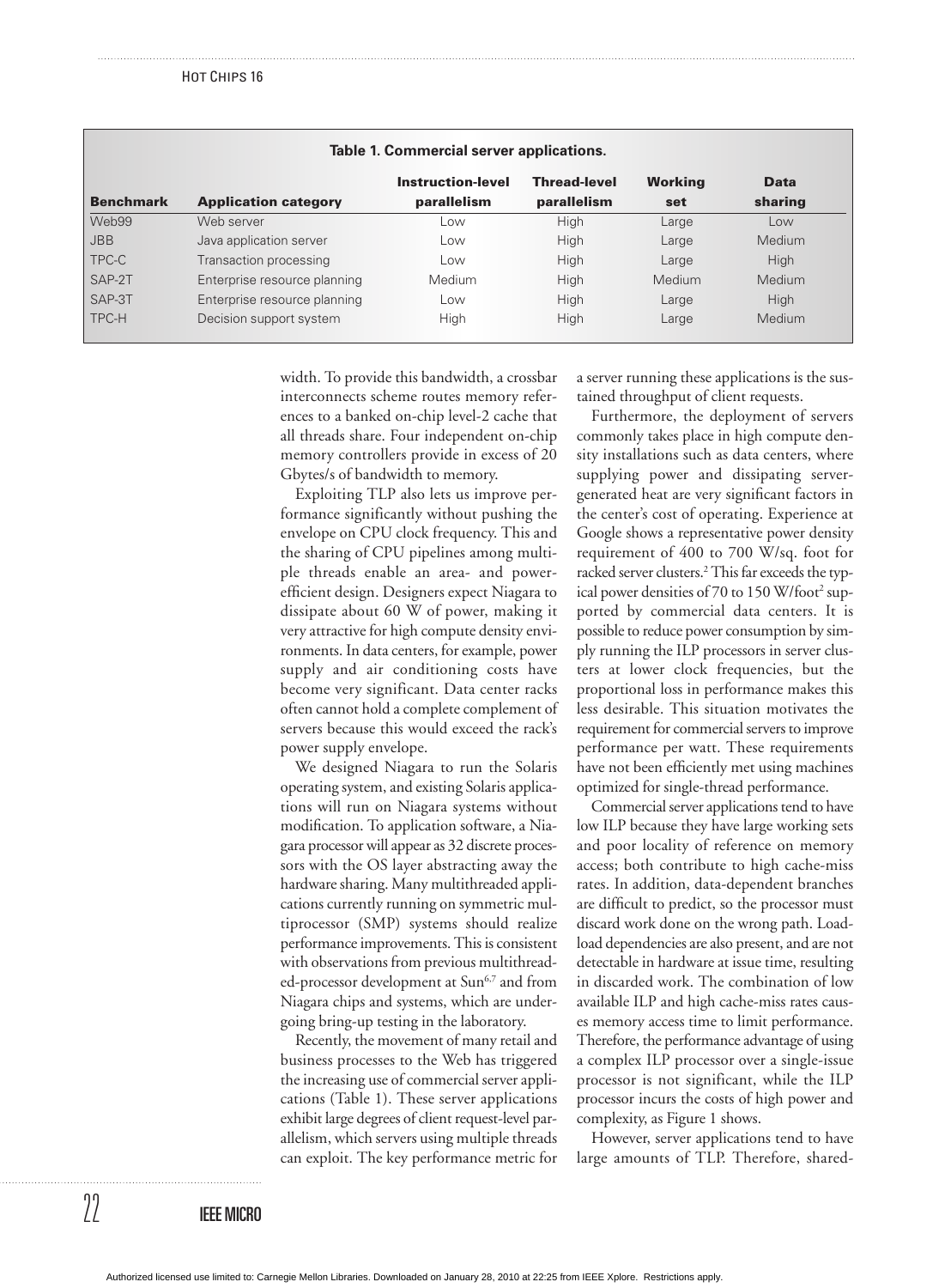memory machines with discrete single-threaded processors and coherent interconnect have tended to perform well because they exploit TLP. However, the use of an SMP composed of multiple processors designed to exploit ILP is neither power efficient nor cost-efficient. A more efficient approach is to build a machine using simple cores aggregated on a single die, with a shared on-chip cache and high bandwidth to large off-chip memory, thereby aggregating an SMP server on a chip. This has the added benefit of low-latency communication between the cores for efficient data sharing in commercial server applications.

#### Niagara overview

The Niagara approach to increasing throughput on commercial server applications involves a dramatic increase in the number of threads supported on the processor and a memory subsystem scaled for higher bandwidths. Niagara supports 32 threads of execution in hardware. The architecture organizes four threads into a thread group; the group shares a processing pipeline, referred to as the *Sparc pipe.* Niagara uses eight such thread groups, resulting in 32 threads on the CPU. Each SPARC pipe contains level-1 caches for instructions and data. The hardware hides memory and pipeline stalls on a given thread by scheduling the other threads in the group onto the SPARC pipe with a zero cycle switch penalty. Figure 1 schematically shows how reusing the shared processing pipeline results in higher throughput.

The 32 threads share a 3-Mbyte level-2 cache. This cache is 4-way banked and pipelined for bandwidth; it is 12-way setassociative to minimize conflict misses from the many threads. Commercial server code has data sharing, which can lead to high coherence miss rates. In conventional SMP systems using discrete processors with coherent system interconnects, coherence misses go out over low-frequency off-chip buses or links, and can have high latencies. The Niagara design with its shared on-chip cache eliminates these misses and replaces them with lowlatency shared-cache communication.

The crossbar interconnect provides the communication link between Sparc pipes, L2 cache banks, and other shared resources on the CPU; it provides more than 200 Gbytes/s



Figure 1. Behavior of processors optimized for TLP and ILP on commercial server workloads. In comparison to the singleissue machine, the ILP processor mainly reduces compute time, so memory access time dominates application performance. In the TLP case, multiple threads share a single-issue pipeline, and overlapped execution of these threads results in higher performance for a multithreaded application.

of bandwidth. A two-entry queue is available for each source-destination pair, and it can queue up to 96 transactions each way in the crossbar. The crossbar also provides a port for communication with the I/O subsystem. Arbitration for destination ports uses a simple age-based priority scheme that ensures fair scheduling across all requestors. The crossbar is also the point of memory ordering for the machine.

The memory interface is four channels of dual-data rate 2 (DDR2) DRAM, supporting a maximum bandwidth in excess of 20 Gbytes/s, and a capacity of up to 128 Gbytes. Figure 2 shows a block diagram of the Niagara processor.

## Sparc pipeline

Here we describe the Sparc pipe implementation, which supports four threads. Each thread has a unique set of registers and instruction and store buffers. The thread group shares the L1 caches, translation look-aside buffers (TLBs), execution units, and most pipeline registers. We implemented a single-issue pipeline with six stages (fetch, thread select, decode, execute, memory, and write back).

In the fetch stage, the instruction cache and instruction TLB (ITLB) are accessed. The following stage completes the cache access by selecting the way. The critical path is set by the 64-entry, fully associative ITLB access. A thread-select multiplexer determines which of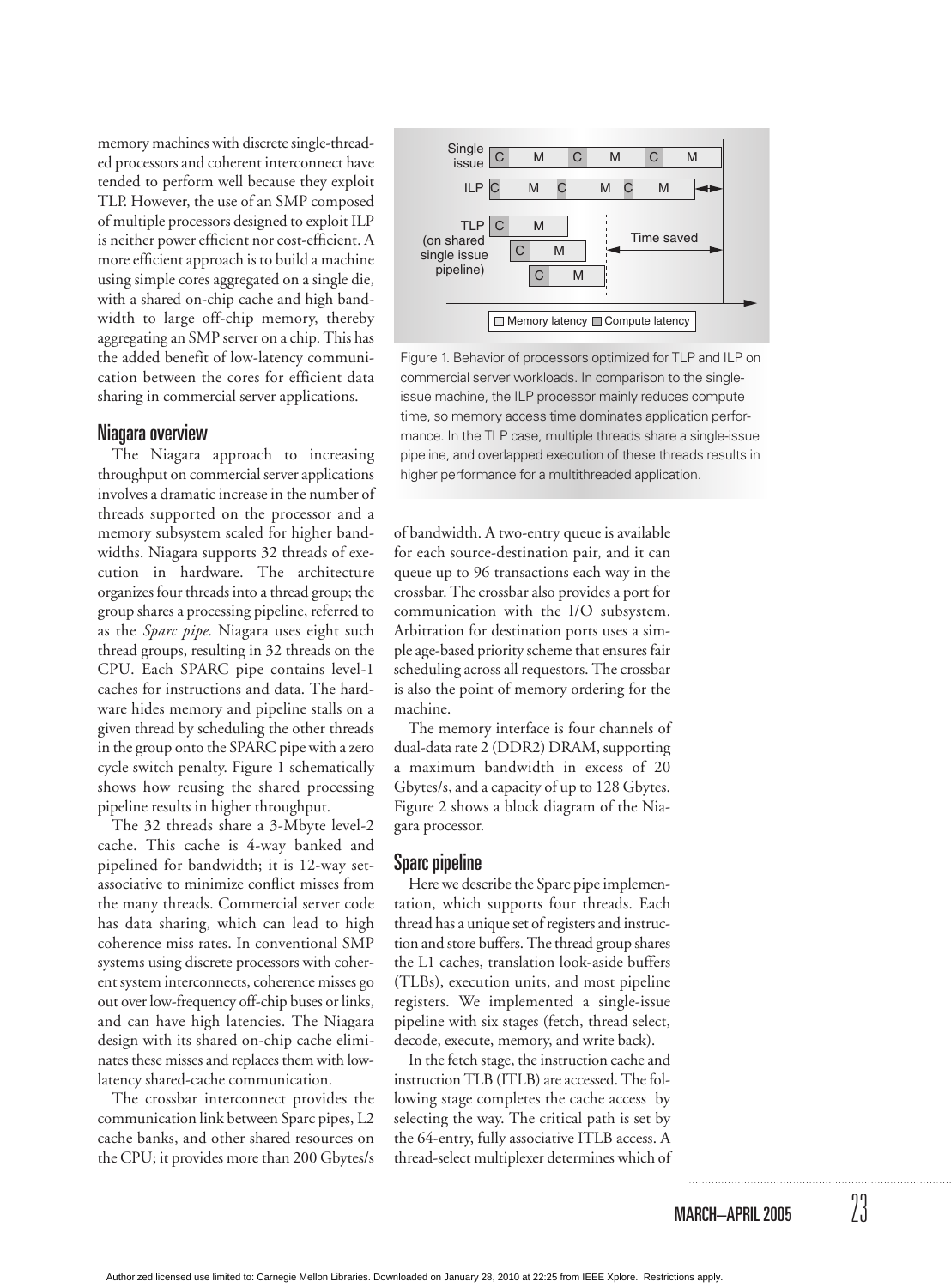

Figure 2. Niagara block diagram.

the four thread program counters (PC) should perform the access. The pipeline fetches two instructions each cycle. A predecode bit in the cache indicates long-latency instructions.

In the thread-select stage, the thread-select multiplexer chooses a thread from the available pool to issue an instruction into the downstream stages. This stage also maintains the instruction buffers. Instructions fetched from the cache in the fetch stage can be inserted into the instruction buffer for that thread if the downstream stages are not available. Pipeline registers for the first two stages are replicated for each thread.

Instructions from the selected thread go into the decode stage, which performs instruction decode and register file access. The supported execution units include an arithmetic logic unit (ALU), shifter, multiplier, and a divider. A bypass unit handles instruction results that must be passed to dependent

instructions before the register file is updated. ALU and shift instructions have singlecycle latency and generate results in the execute stage. Multiply and divide operations are long latency and cause a thread switch.

The load store unit contains the data TLB (DTLB), data cache, and store buffers. The DTLB and data cache access take place in the memory stage. Like the fetch stage, the critical path is set by the 64-entry, fully associative DTLB access. The load-store unit contains four 8-entry store buffers, one per thread. Checking the physical tags in the store buffer can indicate read after write (RAW) hazards between loads and stores. The store buffer supports the bypassing of data to a load to resolve RAW hazards. The store buffer tag check happens after the TLB access in the early part of write back stage. Load data is available for bypass to dependent instructions late in the write back stage. Single-cycle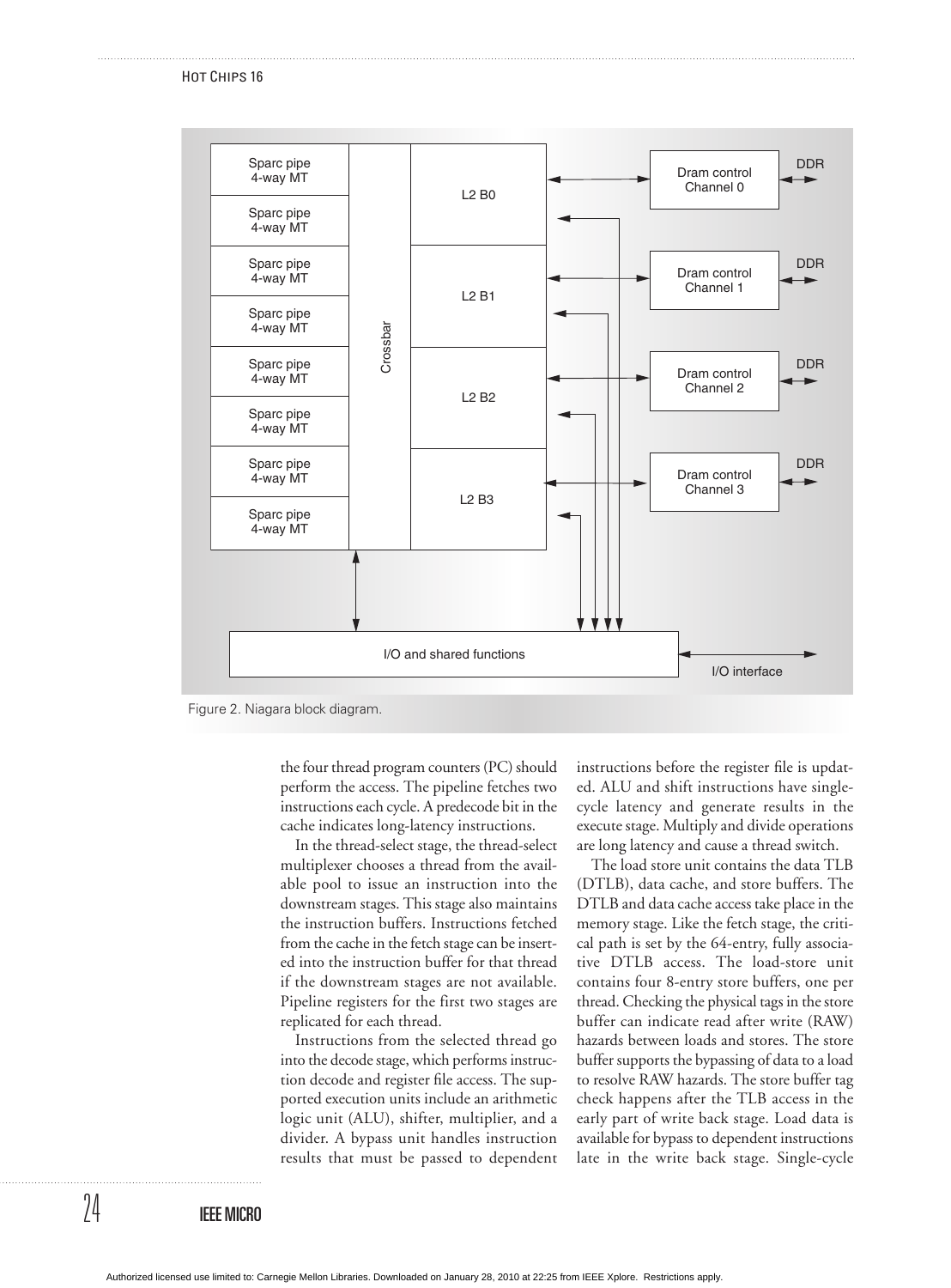

Figure 3. Sparc pipeline block diagram. Four threads share a six-stage single-issue pipeline with local instruction and data caches. Communication with the rest of the machine occurs through the crossbar interface.

instructions such as ADD will update the register file in the write back stage.

The thread-select logic decides which thread is active in a given cycle in the fetch and threadselect stages. As Figure 3 shows, the thread-select signals are common to fetch and thread-select stages. Therefore, if the thread-select stage chooses a thread to issue an instruction to the decode stage, the F stage also selects the same instruction to access the cache. The thread-select logic uses information from various pipeline stages to decide when to select or deselect a thread. For example, the thread-select stage can determine instruction type using a predecode bit in the instruction cache, while some traps are only detectable in later pipeline stages. Therefore, instruction type can cause deselection of a thread in the thread-select stage, while a late trap detected in the memory stage needs to flush all younger instructions from the thread and deselect itself during trap processing.

### Pipeline interlocks and scheduling

For single-cycle instructions such as ADD, Niagara implements full bypassing to younger instructions from the same thread to resolve RAW dependencies. As mentioned before, load instructions have a three-cycle latency before the results of the load are visible to the next instruction. Such long-latency instructions can cause pipeline hazards; resolving them requires stalling the corresponding thread until the hazard clears. So, in the case of a load, the next instruction from the same thread waits for two cycles for the hazards to clear.

In a multithreaded pipeline, threads competing for shared resources also encounter structural hazards. Resources such as the ALU that have a one-instruction-per-cycle throughput present no hazards, but the divider, which has a throughput of less than one instruction per cycle, presents a scheduling problem. In this case, any thread that must execute a DIV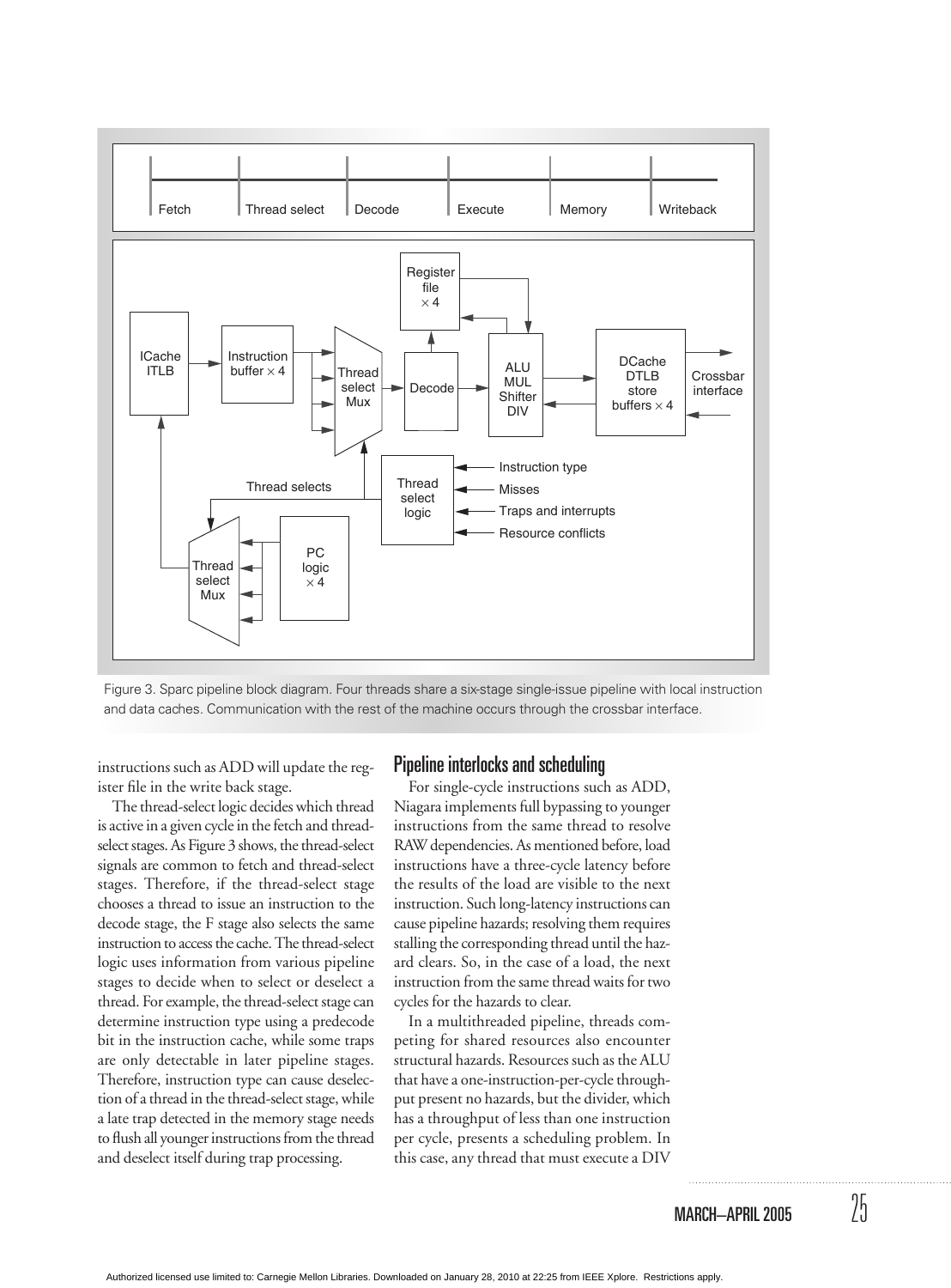#### HOT CHIPS 16



Figure 4. Thread selection: all threads available.



Figure 5. Thread selection: only two threads available. The ADD instruction from thread0 is speculatively switched into the pipeline before the hit/miss for the load instruction has been determined.

instruction has to wait until the divider is free. The thread scheduler guarantees fairness in accessing the divider by giving priority to the least recently executed thread. Although the divider is in use, other threads can use free resources such as the ALU, load-store unit, and so on.

# Thread selection policy

The thread selection policy is to switch between available threads every cycle, giving priority to the least recently used thread. Threads can become unavailable because of long-latency instructions such as loads, branches, and multiply and divide. They also

become unavailable because of pipeline stalls such as cache misses, traps, and resource conflicts. The thread scheduler assumes that loads are cache hits, and can therefore issue a dependent instruction from the same thread speculatively. However, such a speculative thread is assigned a lower priority for instruction issue as compared to a thread that can issue a nonspeculative instruction.

Figure 4 indicates the operation when all threads are available. In the figure, reading from left to right indicates the progress of an instruction through the pipeline. Reading from top to bottom indicates new instructions fetched into the pipe from the instruction cache. The notation  $S_{t0-sub}$  refers to a Subtract instruction from thread 0 in the S stage of the pipe. In the example, the t0-sub is issued down the pipe. As the other three threads become available, the thread state machine selects *thread1* and deselects *thread0.* In the second cycle, similarly, the pipeline executes the t1 sub and selects t2-ld (load instruction from thread 2) for issue in the following cycle. When t3-add is in the *S* stage, all threads have been executed, and for the next cycle the pipeline selects the least recently used thread, *thread0*. When the thread-select stage chooses a thread for execution, the fetch stage chooses the same thread for instuction cache access*.*

Figure 5 indicates the operation when only two threads are available. Here *thread0* and *thread1* are available, while *thread2* and *thread3* are not. The t0-ld in the thread-select stage in the example is a long-latency operation. Therefore it causes the deselection of *thread0*. The *t0-ld* itself, however, issues down the pipe. In the second cycle, since *thread1* is available, the thread scheduler switches it in. At this time, there are no other threads available and the t1-sub is a single-cycle operation, so *thread1* continues to be selected for the next cycle. The subsequent instruction is a t1-ld and causes the deselection of *thread1* for the fourth cycle. At this time only *thread0* is speculatively available and therefore can be selected. If the first t0-ld was a hit, data can bypass to the dependent t0-add in the execute stage. If the load missed, the pipeline flushes the subsequent t0-add to the threadselect stage instruction buffer, and the instruction reissues when the load returns from the L2 cache.

26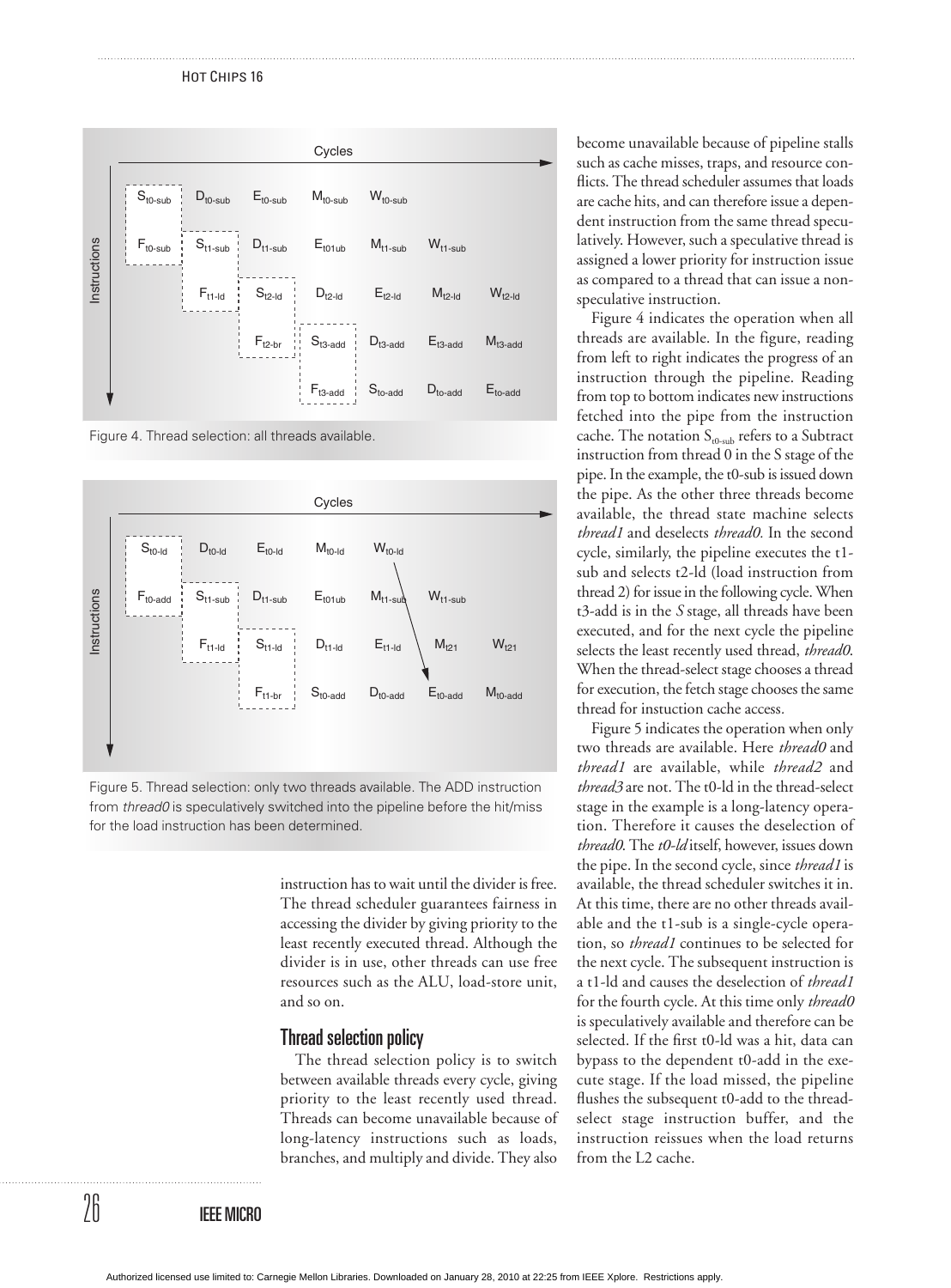#### Integer register file

The integer register file has three read and two write ports. The read ports correspond to those of a single-issue machine; the third read port handles stores and a few other three source instructions. The two write ports handle single-cycle and long-latency operations. Long-latency operations from various threads within the group (load, multiply, and divide) can generate results simultaneously. These instructions will arbitrate for the long-latency port of the register file for write backs. Sparc V9 architecture specifies the register window implementation shown in Figure 6. A single window consists of eight *in, local,* and *out* registers; they are all visible to a thread at a given time. The *out* registers of a window are addressed as the *in* registers of the next sequential window, but are the same physical registers. Each thread has eight register windows. Four such register sets support each of the four threads, which do not share register space among themselves. The register file consists of a total of 640 64-bit registers and is a 5.7 Kbyte structure. Supporting the many multiported registers can be a major challenge from both area and access time considerations. We have chosen an innovative implementation to maintain a compact footprint and a single-cycle access time.

Procedure calls can request a new window, in which case the visible window slides up, with the old outputs becoming the new inputs. Return from a call causes the window to slide down. We take advantage of this characteristic to implement a compact register file. The set of registers visible to a thread is the *working set*, and we implement it using fast register file cells. The complete set of registers is the *architectural set*; we implement it using compact six-transistor SRAM cells. A transfer port links the two register sets. A window changing event triggers deselection of the thread and the transfer of data between the old and new windows. Depending on the event type, the data transfer takes one or two cycles. When the transfer is complete, the thread can be selected again. This data transfer is independent of operations to registers from other threads, therefore operations on the register file from other threads can continue. In addition, the registers of all threads share the read circuitry because only one



Figure 6. Windowed register file.  $W(n - 1)$ ,  $W(n)$ , and  $W(n + 1)$  are neighboring register windows. Pipeline accesses occur in the working set while window changing events cause data transfer between the working set and old or new architectural windows. This structure is replicated for each of four threads,

thread can read the register file in a given cycle.

#### Memory subsystem

The L1 instruction cache is 16 Kbyte, 4-way set-associative with a block size of 32 bytes. We implement a random replacement scheme for area savings, without incurring significant performance cost. The instruction cache fetches two instructions each cycle. If the second instruction is useful, the instruction cache has a free slot, which the pipeline can use to handle a line fill without stalling. The L1 data cache is 8 Kbytes, 4-way setassociative with a line size of 16 bytes, and implements a write-through policy. Even though the L1 caches are small, they significantly reduce the average memory access time per thread with miss rates in the range of 10 percent. Because commercial server applications tend to have large working sets, the L1 caches must be much larger to achieve significantly lower miss rates, so this sort of tradeoff is not favorable for area. However, the four threads in a thread group effectively hide the latencies from L1 and L2 misses. Therefore,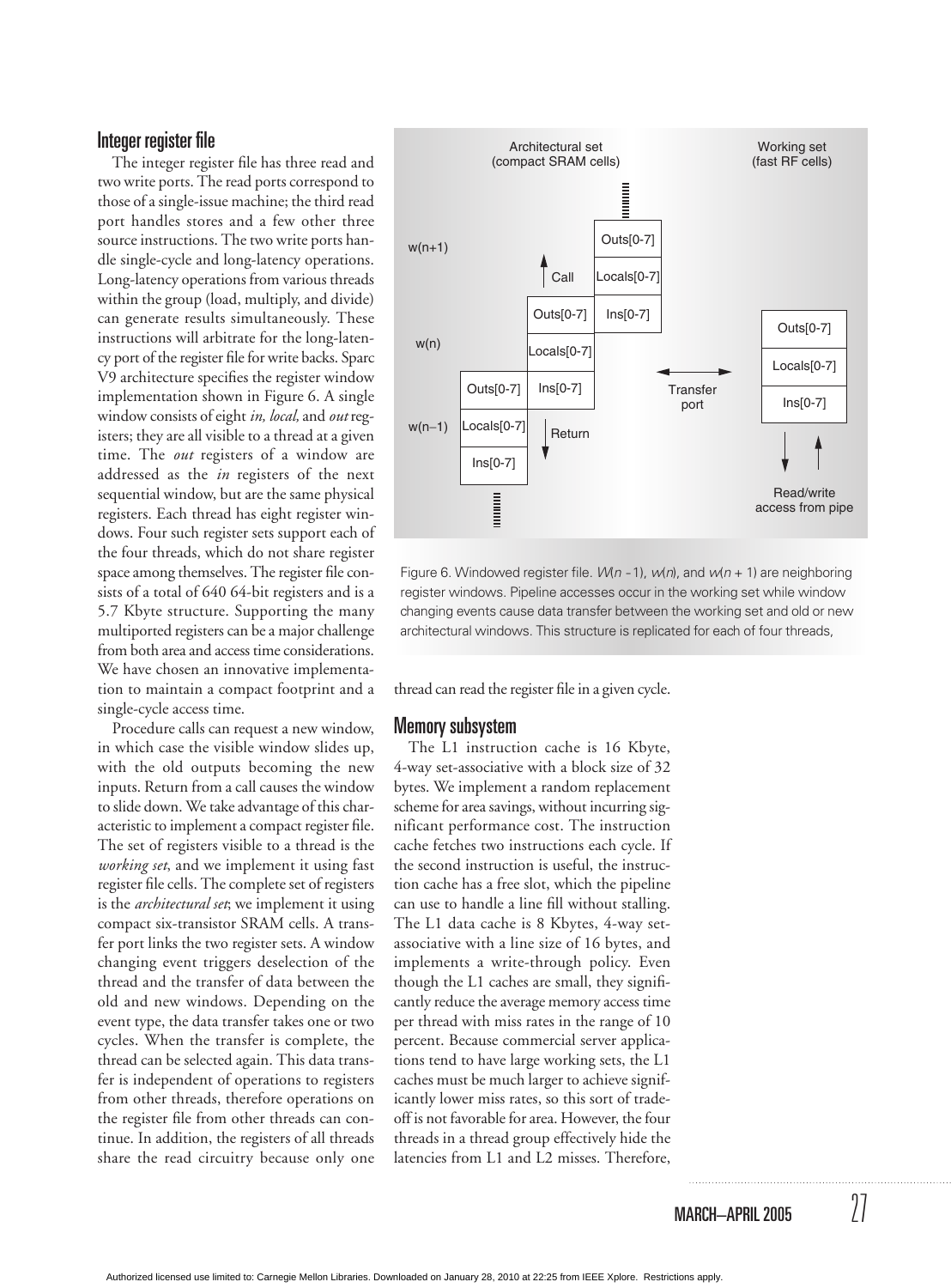#### **Hardware multithreading primer**

A multithreaded processor is one that allows more than one thread of execution to exist on the CPU at the same time. To software, a dual-threaded processor looks like two distinct CPUs, and the operating system takes advantage of this by scheduling two threads of execution on it. In most cases, though, the threads share CPU pipeline resources, and hardware uses various means to manage the allocation of resources to these threads.

The industry uses several terms to describe the variants of multithreading implemented in hardware; we show some in Figure A.

In a single-issue, single-thread machine (included here for reference), hardware does not control thread scheduling on the pipeline. Singlethread machines support a single context in hardware; therefore a thread switch by the operating system incurs the overhead of saving and retrieving thread states from memory.

Coarse-grained multithreading, or switch-on-event multithreading, is when a thread has full use of the CPU resource until a long-latency event such as miss to DRAM occurs, in which case the CPU switches to another thread. Typically, this implementation has a context switch cost associated with it, and thread switches occur when event latency exceeds a specified threshold.

Fine grained multithreading is sometimes called interleaved multithreading; in it, thread selection typically happens at a cycle boundary. The selection policy can be simply to allocate resources to a thread on a round-robin basis with threads becoming unavailable for longer periods of time on events like memory misses.

The preceding types time slice the processor resources, so these implementations are also called time-sliced or vertical multithreaded. An approach that schedules instructions from different threads on different functional units at the same time is called simultaneous multithreading (SMT) or, alternately, horizontal multithreading. SMT typically works on superscalar processors, which have hardware for scheduling across multiple pipes.

Another type of implementation is *chip multiprocessing*, which simply calls for instantiating single-threaded processor cores on a die, perhaps

sharing a next-level cache and system interfaces. Here, each processor core executes instructions from a thread independently of the other thread, and they interact through shared memory. This has been an attractive option for chip designers because of the availability of cores from earlier processor generations, which, when shrunk down to present-day process technologies, are small enough for aggregation onto a single die.





the cache sizes are a good trade-off between miss rates, area, and the ability of other threads in the group to hide latency.

Niagara uses a simple cache coherence protocol. The L1 caches are write through, with allocate on load and no-allocate on stores. L1 lines are either in valid or invalid states. The L2 cache maintains a directory that shadows the L1 tags. The L2 cache also interleaves data across banks at a 64-byte granularity. A load that missed in an L1 cache (load miss) is delivered to the source bank of the L2 cache along with its replacement way from the L1 cache. There, the load miss address is entered in the corresponding L1 tag location of the directory, the L2 cache is accessed to get the missing line and data is then returned to the L1 cache. The directory thus maintains a sharers list at L1-line granularity. A subsequent store from a different or same L1 cache will look up the directory and queue up invalidates to the L1 caches that have the line. Stores do not update the local caches until they have updated the L2 cache. During this time, the store can pass data to the same thread but not to other threads; therefore, a store attains global visibility in the L2 cache. The crossbar establishes memory order between transactions from the same and different L2 banks, and guarantees delivery of transactions to L1 caches in the same order. The L2 cache follows a copy-back policy, writing back dirty evicts and dropping